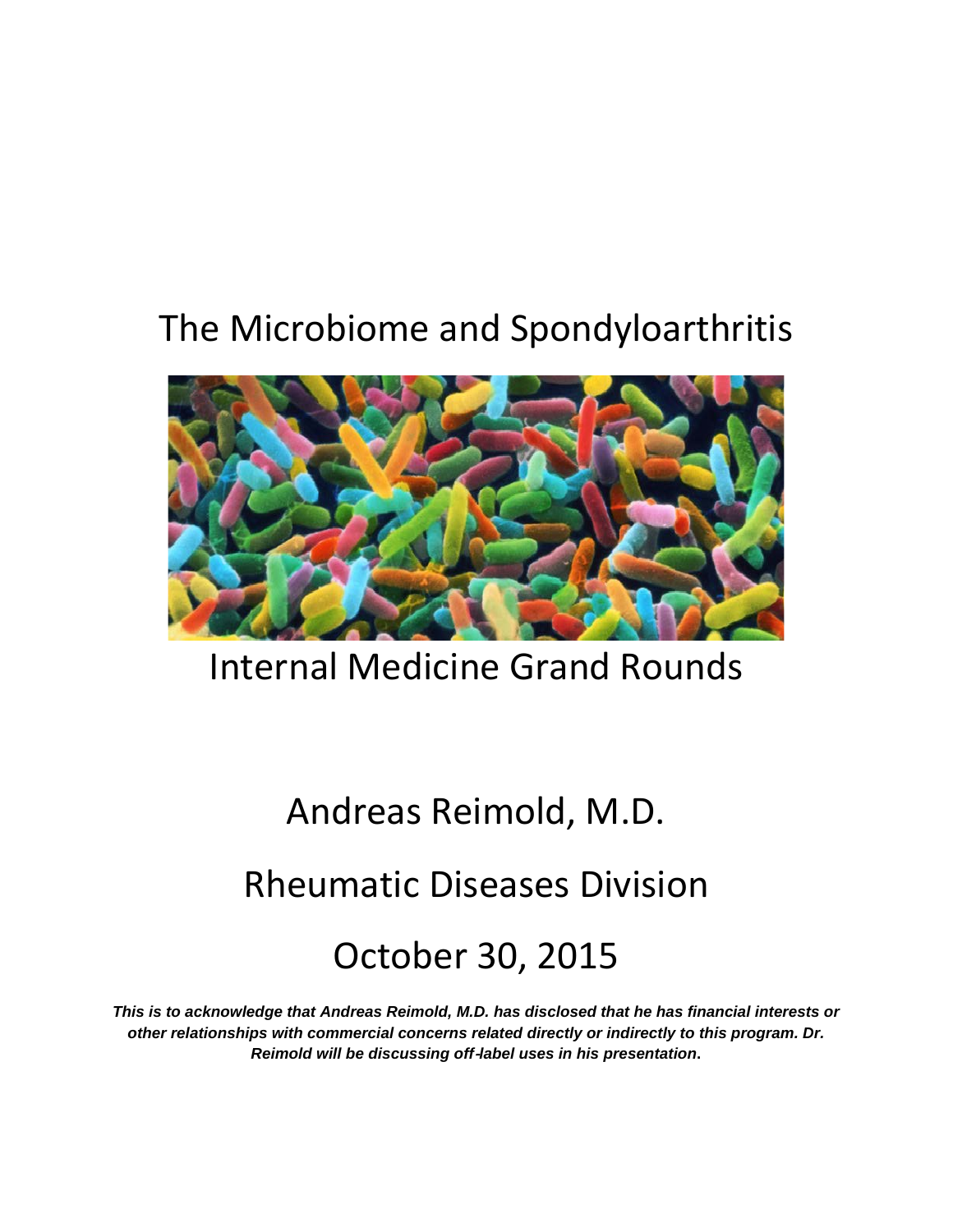Dr. Reimold is an Associate Professor in the Rheumatic Diseases Division at UTSW and Chief of the Rheumatology Section at the Dallas VA Medical Center. He has been actively involved in establishing nationwide VA registries in spondyloarthritis, rheumatoid arthritis, and gout. Research coming out of these efforts has helped to characterize the susceptibilities, disease course, and treatment options in these conditions.

**Purpose & Overview** – This presentation discusses the role that intestinal inflammation plays in spondyloarthritides. The discussion includes the description of dysbiosis and the alterations in bacterial species found in spondyloarthritis patients. Finally, therapies such as the use of probiotics are considered.

# • **Objectives**

- 1. To describe the range of conditions among the spondyloarthritides.
- 2. To review the overlap of intestinal inflammation as is seen in inflammatory bowel disease with that seen in spondyloarthritides.
- 3. To evaluate existing and emerging therapeutic options for spondyloarthritides.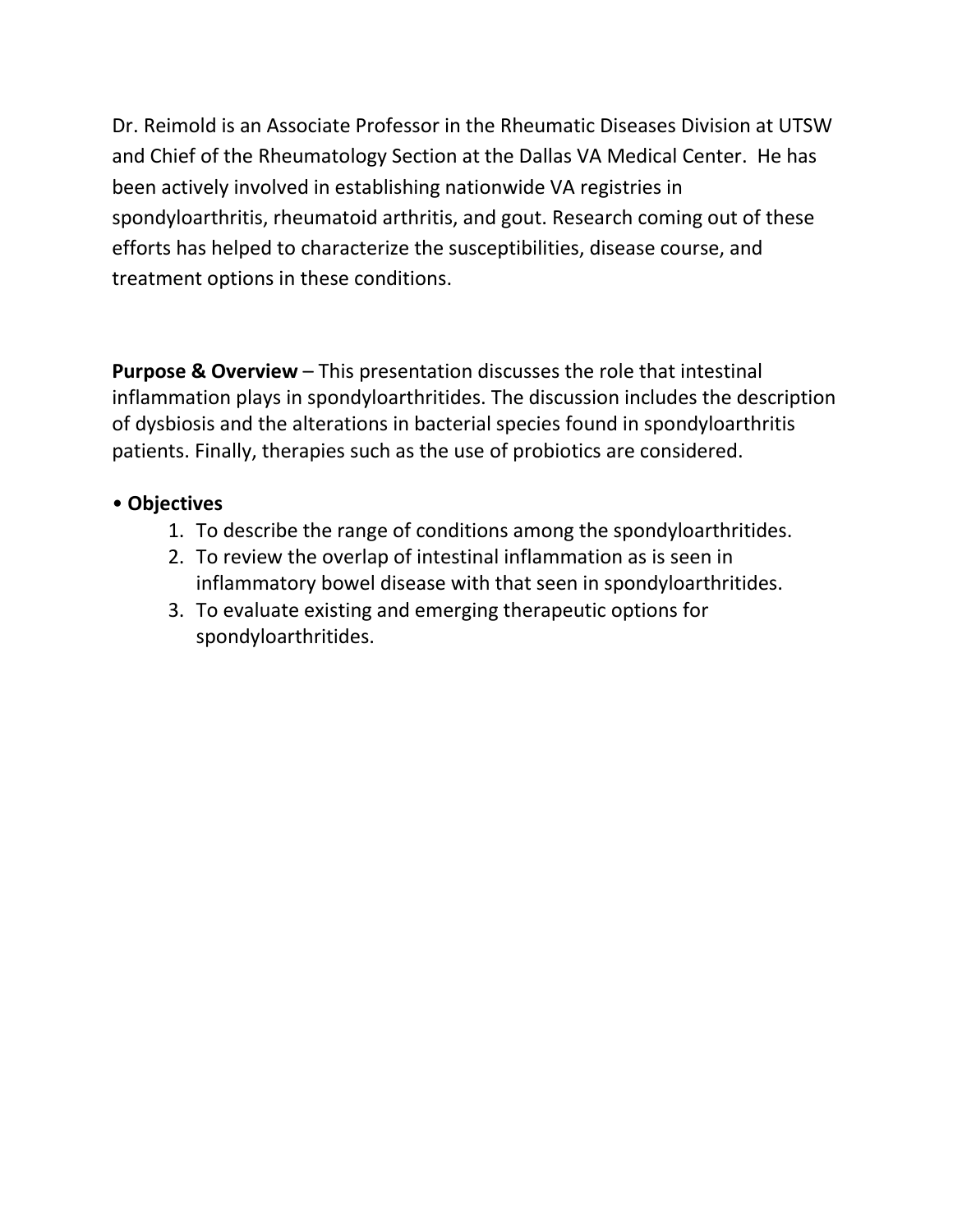#### **The Spondyloarthritides: a Plethora of Conditions**

Spondyloarthritides make up a group of conditions, many of which have in common a genetic association with the HLA-B27 marker. Ankylosing spondylitis, with its preponderance of axial disease, is the archetype for the group and shows HLA-B27 positivity in over 90%. Reactive arthritis (formerly Reiter's Disease) is strongly associated with antecedent gastrointestinal or genitourinary infection, while end-stage axial involvement can be identical to ankylosing spondylitis. Psoriatic arthritis and enteropathic (IBD-related) arthritis are part of a spectrum of disease that in others does not progress past the skin or gut involvement, respectively. Uveitis can be associated with rheumatic manifestations and can be strongly HLA-B27-associated, leading some to classify it with the spondyloarthritides. Finally the pediatric age group can have enthesitis-related arthritis, a name that recognizes that the axial erosion and fusion of ankylosing spondylitis is infrequently seen in pediatrics, but inflammation at enthesial sites is.

| Spondyloarthritides                                |
|----------------------------------------------------|
| Ankylosing spondylitis (AS)                        |
| Nonradiographic axial spondyloarthritis (nr-AxSpA) |
| Reactive arthritis                                 |
| Psoriatic arthritis                                |
| Enteropathic arthritis (IBD-related)               |
| Juvenile SpA (Enthesitis-related arthritis)        |
| Undifferentiated SpA                               |
| (Acute anterior uveitis)                           |

A new entity within the spondyloarthritides has been brought to attention and further characterized in recent years. It is "nonradiographic axial spondyloarthritis," abbreviated as nraxSpA. Patients with this entity have inflammatory back pain, are often getting a workup for possible ankylosing spondylitis, but do not have radiographic changes that meet the Modified New York Criteria for Ankylosing Spondylitis (1). These criteria specify that the sacroiliac radiographic changes should show at least grade III on one side, or at least grade II bilaterally. It is immediately clear that nr-axSpA is a misnomer, since radiographic changes can be as severe as grade II on one side and grade I on the other, not qualify for Modified New York Criteria, and then be labeled "nonradiographic." Newer ASAS Classification Criteria for Axial Spondyloarthritis (2) include a provision for findings of sacroiliitis on MRI as well as 11 features of SpA ranging across history, clinical, and lab findings.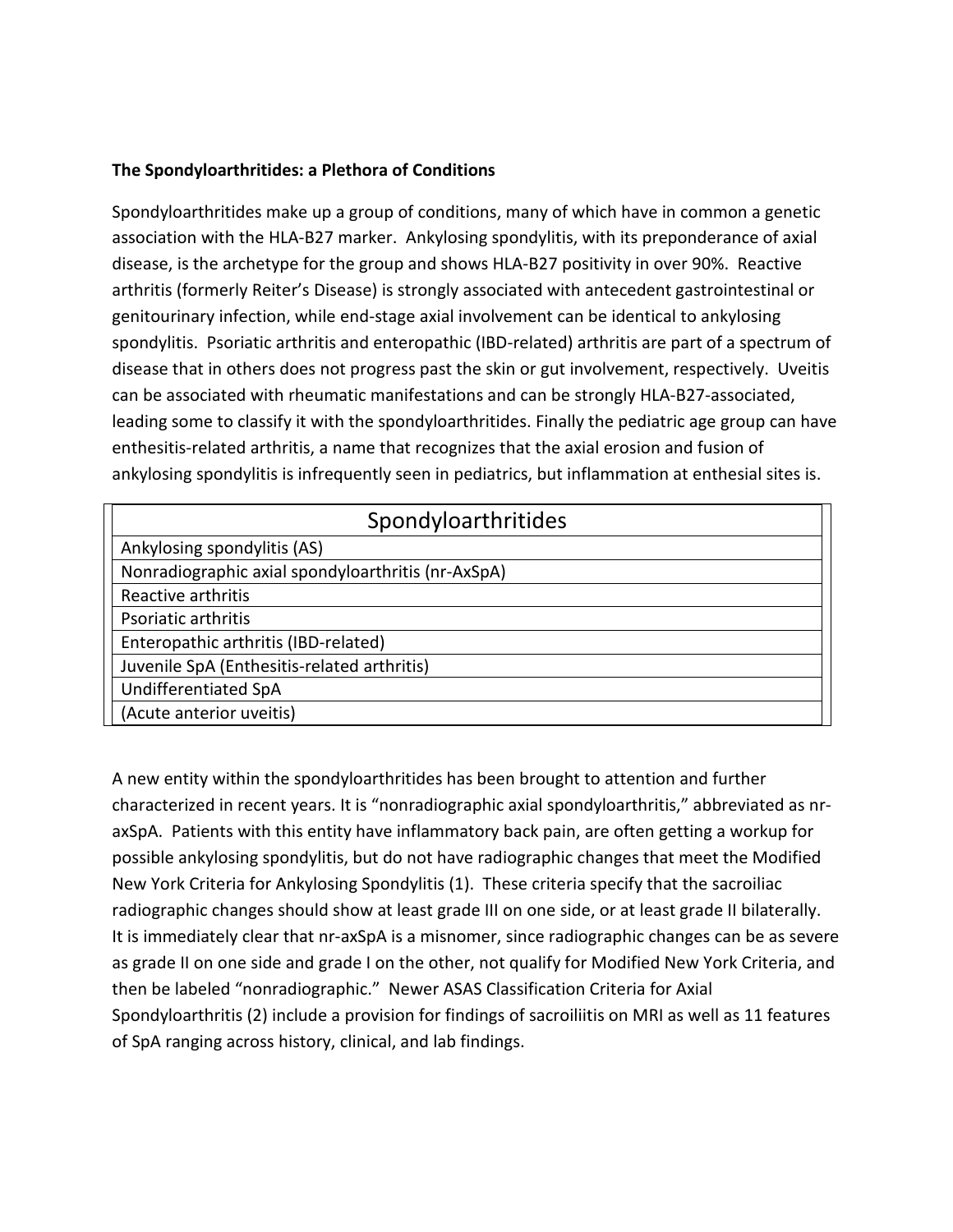# **Modified New York Criteria for Ankylosing Spondylitis**

- 1. Clinical Criteria
	- a. Low back pain and stiffness for more than 3 months which improves with exercise, but is not relieved by rest.
	- b. Limitation of motion of the lumbar spine in both the sagittal and frontal planes.
	- c. Limitation of chest expansion relative to normal values correlated for age and sex.
- 2. Radiological Criterion:
	- a. Sacroiliitis grade >2 bilaterally or grade 3-4 unilaterally

Definite ankylosing spondylitis if the radiological criterion is associated with >1 clinical criterion.

| <b>ASAS Classification Criteria for Axial Spondyloarthritis (SpA)</b>                       |  |  |  |  |
|---------------------------------------------------------------------------------------------|--|--|--|--|
| In patients with >3 months back pain and age at onset <45 years----                         |  |  |  |  |
| Sacroiliitis on imaging plus >1 SpA feature OR HLA-B27 plus >2 other SpA features           |  |  |  |  |
|                                                                                             |  |  |  |  |
| Imaging: a. Active (acute) inflammation on MRI highly suggestive of sacroiliitis associated |  |  |  |  |
| with SpA                                                                                    |  |  |  |  |
| Definite radiographic sacroiliitis according to the modified New York criteria<br>b.        |  |  |  |  |
| SpA Features: Inflammatory back pain                                                        |  |  |  |  |
| Arthritis                                                                                   |  |  |  |  |
| Enthesitis (heel)                                                                           |  |  |  |  |
| <b>Uveitis</b>                                                                              |  |  |  |  |
| Dactylitis                                                                                  |  |  |  |  |
| Psoriasis                                                                                   |  |  |  |  |
| Crohn's/colitis                                                                             |  |  |  |  |
| Good response to NSAIDs                                                                     |  |  |  |  |
| Family history for SpA                                                                      |  |  |  |  |
| HLA-B <sub>27</sub>                                                                         |  |  |  |  |
| <b>Elevated CRP</b>                                                                         |  |  |  |  |
|                                                                                             |  |  |  |  |

Nonradiographic axial spondyloarthritis has substantial similarities to ankylosing spondylitis. The findings of patients in both groups are equivalent in terms of symptom severity and functional impairment. Both groups have a similar prevalence of microscopic gut inflammation of 46%. A limited group of medications has efficacy in ankylosing spondylitis (e.g. NSAIDs, anti-TNF $\alpha$  biologics) and these medications work equally well in nr-axSpA. On the other hand, nraxSpA occurs in males: females at 45%:55%, whereas the ratio in older ankylosing spondylitis literature is up to 90% male: 10% female. Progression of nr-axSpA to ankylosing spondylitis meeting criteria occurs in only 12% of cases, showing that X ray changes do not reflect the full range of symptoms and pathology (3). Finally, the disease classification is better-accepted by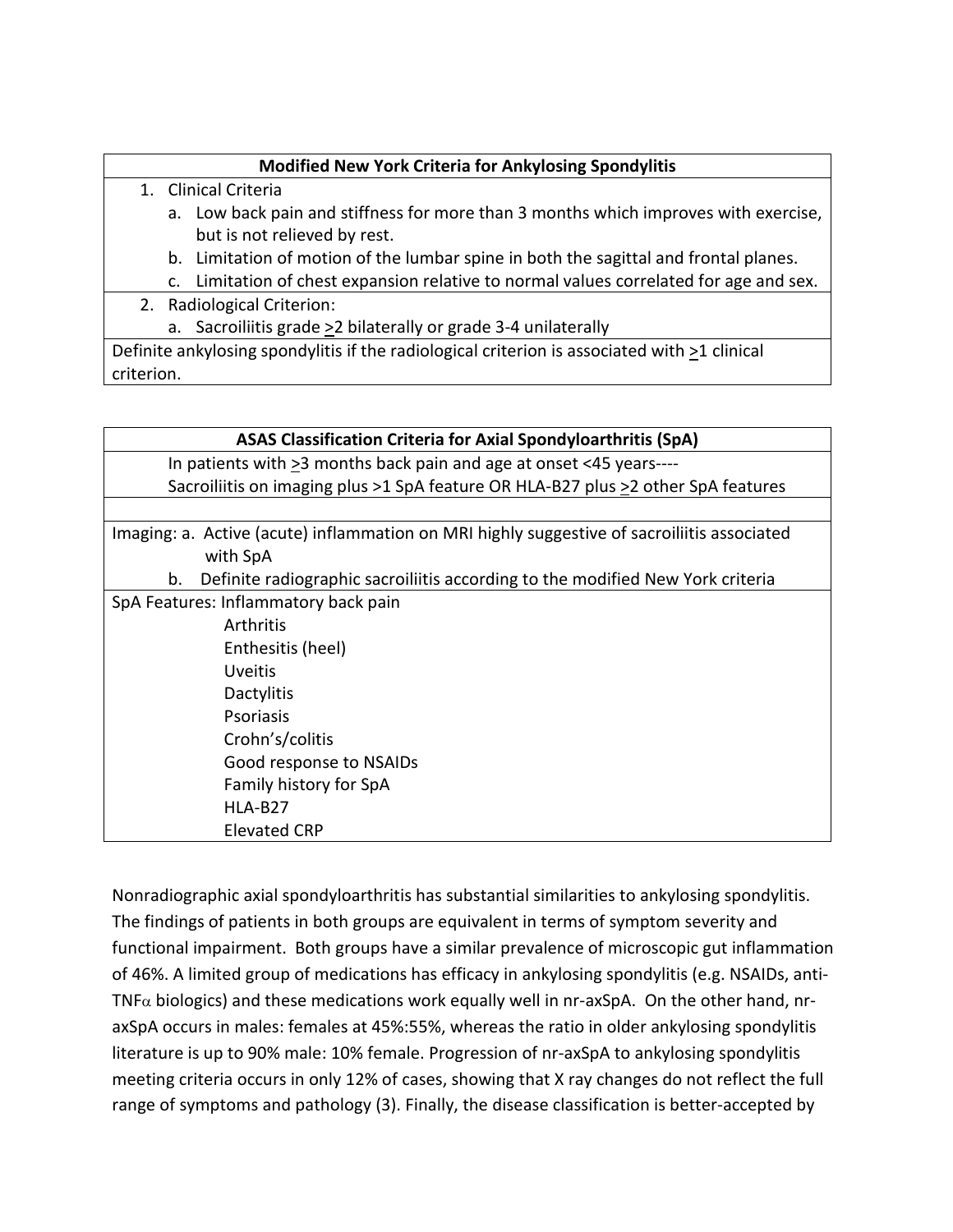European Medicines Agency (EMA), where the anti-TNF $\alpha$  drugs adalimumab (Humira) and certolizumab pegol (Cimzia) are approved for treating nr-axSpA, while in the US, the FDA has ruled against approval of these drugs for nr-axSpA, after discussing difficulties in positively diagnosing these cases, and fear of overuse of expensive injectables for run-of the mill low back pain. Further clinical trials in this condition will likely need to enroll candidates who have an elevated CRP level as an objective sign of inflammation, or MRI findings showing bone marrow edema or subtle erosions that were not seen on plain X rays.

# **Enteropathic Arthritis**

Enteropathic arthritis is the spondyloarthritis that can be found in approximately 30% of patients with inflammatory bowel disease (Crohn's disease or ulcerative colitis). Involvement can be axial (i.e. spine and sacroiliac joints) and/or peripheral arthritis (4).

| <b>Peripheral arthritis</b>                | 13%                |
|--------------------------------------------|--------------------|
| <b>Asymptomatic sacroiliitis</b>           | 18%                |
| <b>Symptomatic sacroiliitis</b>            | 10-18%             |
| <b>Axial arthritis</b>                     | 10-50%             |
| <b>Ankylosing spondylitis</b>              | 5-10%              |
| <b>US Prevalence: IBD</b>                  | 5.0/1000           |
| <b>US Prevalence: Peripheral arthritis</b> | 0.65/1000          |
| <b>US Prevalence: Axial arthritis</b>      | $0.5 - 2.5 / 1000$ |

# **Prevalence of IBD and enteropathic arthritis in the U.S.**

Sources: Dekker-Saeys 1978; de Vlam 2000; Steer 2003; Reveille 2012

Two types of peripheral arthritis have been described, type I being a pauciarticular arthritis involving fewer than 5 joints and type II a polyarthritis in 5 or more joints (5).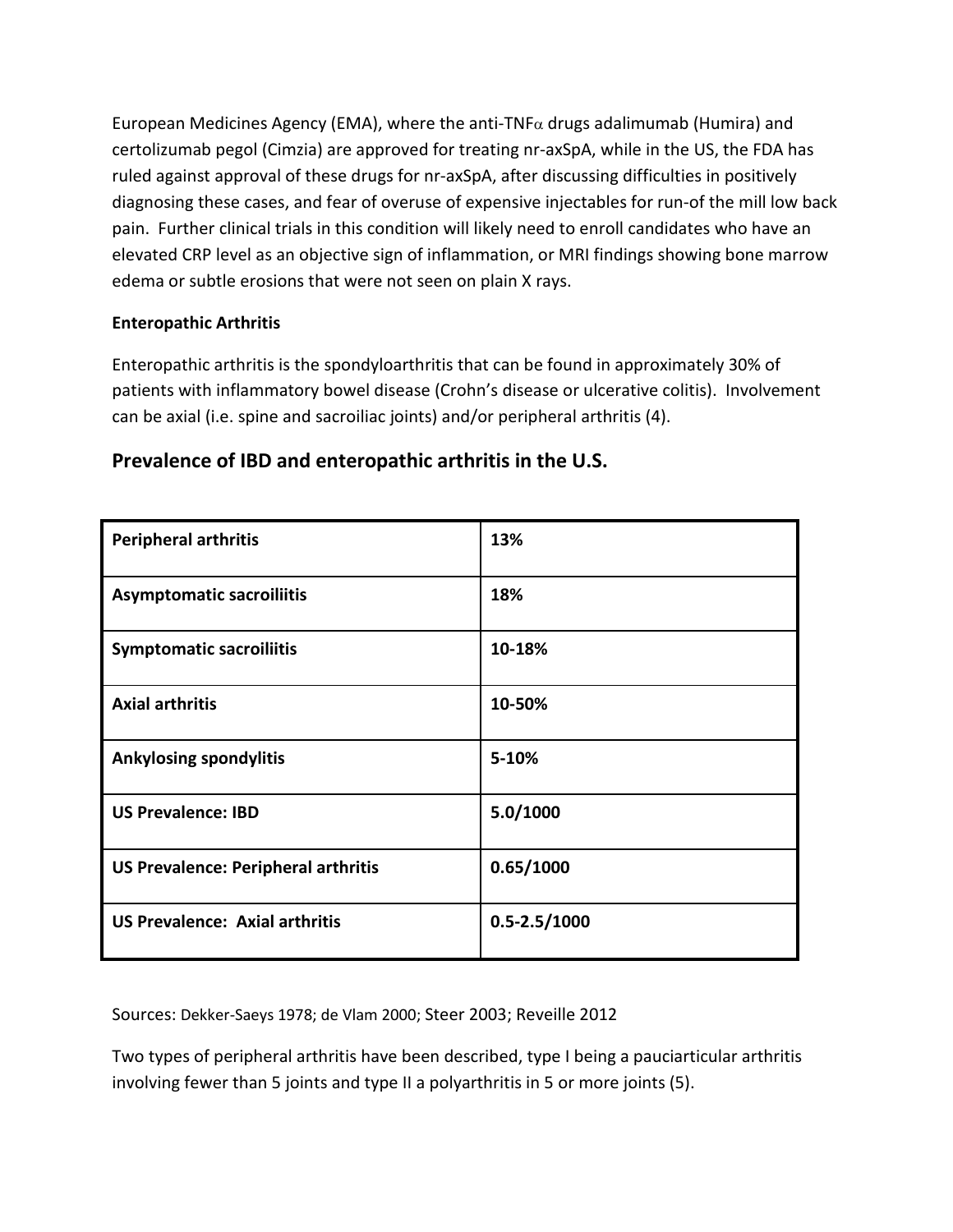|                        | <b>Type I (Pauciarticular)</b> | <b>Type II (Polyarticular)</b> |
|------------------------|--------------------------------|--------------------------------|
| # of Joints            | $\leq$ 5                       | $\geq 5$                       |
| <b>Duration</b>        | Acute, <10 weeks               | <b>Chronic</b>                 |
| <b>IBD Association</b> | <b>During IBD flares</b>       | Independent of IBD activity    |
| <b>Distribution</b>    | Asymmetrical                   | Symmetrical                    |
| <b>Joints</b>          | Large joints: knee             | <b>Small hand joints</b>       |

**Characteristics of peripheral arthritis in enteropathic arthritis patients.**

The presence of HLA-B27 allele has prognostic implications for enteropathic arthritis patients with axial involvement. HLA-B27 is present in about 8% of the Caucasian population, in 9-41% of patients with IBD and sacroiliitis (but no ankylosing spondylitis), and in 50-61% of patients with IBD and ankylosing spondylitis. By comparison, ankylosing spondylitis without IBD shows HLA-B27 positivity in up to 95% of patients. Therefore, having IBD with HLA-B27 positivity means a 7 to 10 fold increase in the risk of sacroiliitis and spondylitis compared to IBD without HLA-B27 (6).

Therapy of enteropathic arthritis borrows from existing approaches to IBD and ankylosing spondylitis. For peripheral type I arthritis, treatment of the underlying IBD may be helpful, especially bowel resection in certain patients with ulcerative colitis but not Crohn's. For axial arthritis, oral DMARDs such as methotrexate, sulfasalazine, and azathioprine have not shown a benefit. One is left with use of NSAIDs and anti-TNF $\alpha$  medications. When considering NSAIDs, there is a concern of GI bleeding risks in IBD patients, minimizing their usefulness. Anti-TNF $\alpha$ drugs are the most effective agents for the combination of IBD and axial arthritis, with the exception of etanercept, which is not useful in the treatment of IBD.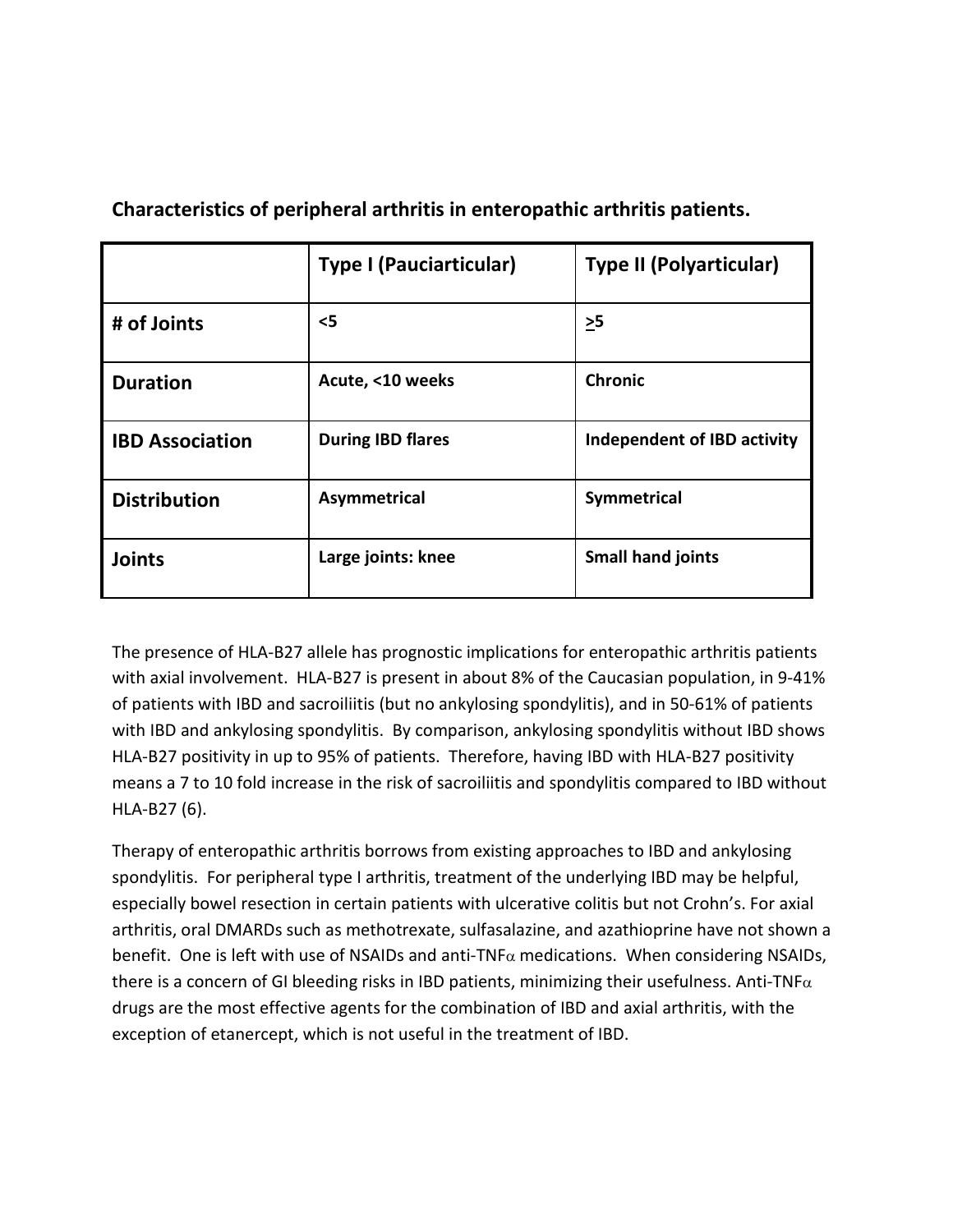| <b>Drug</b>           | <b>IBD</b>      | <b>Ankylosing spondylitis</b> |
|-----------------------|-----------------|-------------------------------|
| Infliximab (Remicade) | Yes (CD and UC) | Yes                           |
| Etanercept (Enbrel)   | No              | Yes                           |
| Adalimumab (Humira)   | Yes (CD and UC) | Yes                           |
| Golimumab (Simponi)   | Yes (UC)        | Yes                           |
| Certolizumab (Cimzia) | Yes (CD)        | Yes                           |

# **FDA-approved uses of anti-TNF**α **medication in IBD and ankylosing spondylitis**

# **The Connection of the Gut with the Joints**

Joint involvement occurs in a substantial 30% of IBD patients. Remission of joint inflammation can be seen with resolution of gut inflammation in peripheral pauciarticular disease (but unlikely with polyarticular or axial disease). On the other hand, gut involvement has also been studied in spondyloarthritis patients. Full-blown IBD develops in about 7% of SpA patients within 5 years (7). However, microscopic gut inflammation is very common in SpA patients. In the 1980's, Mielants published that microscopic gut inflammation could be found on colonoscopic biopsies in about 50% of SpA patients without bowel symptoms, and studies of colonoscopies plus fecal markers of inflammation can bring the number up to about 66%. These numbers have been confirmed by more recent studies in the Ghent Inflammatory Arthritis and Spondylitis (GIANT) cohort. While the chronic inflammation appeared the same in SpA and early Crohn's under the light microscope, further characterization of the cell types has shown some differences. SpA patients have rare CD14+ macrophages and expanded M2 macrophages (which make IL-10, an anti-inflammatory cytokine), while Crohn's patients commonly show CD14+ macrophages (8). The findings of gut inflammation have now been described in ankylosing spondylitis, reactive arthritis, nr-axSpA, pediatric SpA, and psoriatic arthritis (though less common). Gut inflammation is more extensive in axial rather than peripheral SpA, but the same in ankylosing spondylitis and nr-axSpA (9).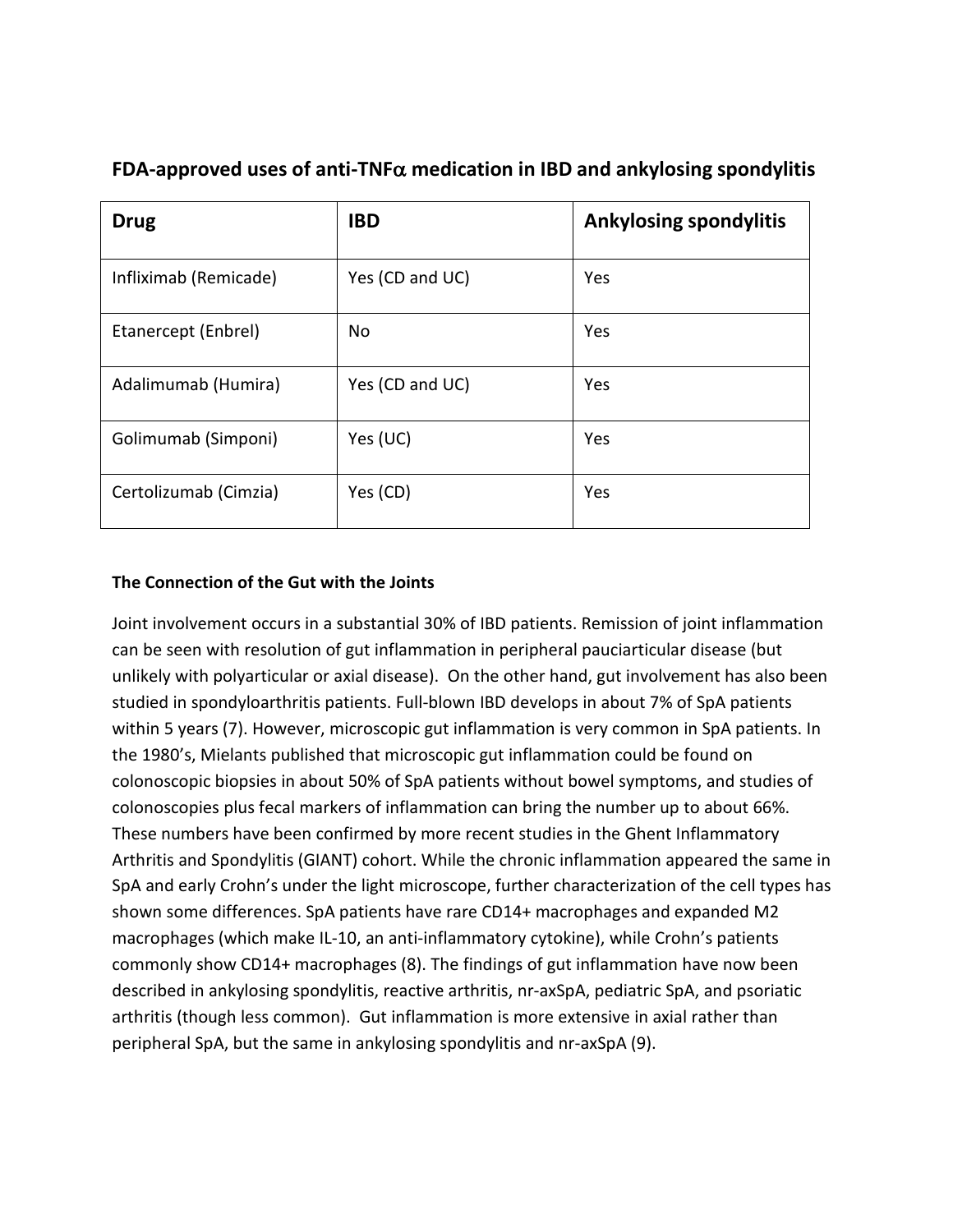Several groups have helped to define the associations of gut inflammation with SpA disease characteristics. Initial chronic gut inflammation in a SpA patient is associated with more bone marrow edema on sacroiliac joint MRI and a higher risk of evolution to ankylosing spondylitis. The Ghent group has described odds ratios for a series of patient characteristics and findings that associate with microscopic gut inflammation (10):

- 1. Age (younger age has OR 0.85)
- 2. Male sex (OR 8.9)
- 3. Higher disease activity, measured by BASDAI (OR 2.05)
- 4. Restricted spinal mobility, measured by BASMI (OR 1.94)

There is overlap in genetic polymorphisms associated both SpA and IBD. Examples include the IL23 receptor, which affects neonatal development of tolerance to microorganisms and is a component of pro-inflammatory pathways in both diseases. In addition, CARD9 (caspase recruitment domain 9) polymorphisms affect immunologic responses to infectious organisms and modulate the pro-inflammatory Th17 pathway (11).

# **Microbiota and the Microbiome**

Definitions:

- 1. Microbiome: the total of all the microbial genomes found in and on the body.
- 2. Microbiota: the population of microorganisms that contain the microbiome. These include bacteria, fungi, and archaea. Viruses are variably included in this definition.
- 3. Dysbiosis: loss of diversity of the microbiota in the gut.

The microbiota outnumber human cells in the body by a factor of 10, and the microbiome in and on our bodies contains 100-fold more genes than the human genome. Microbiota can be found in surface locations, mucus membranes, and additional areas of the body. The list includes the conjunctiva, oral mucosa, saliva, teeth (with different microbiota possible on different teeth), the respiratory tract, the GI tract, the GU mucosa, the mammary glands, the skin, and an airborne microbiome.

Study of the microbiome formerly relied on culture of resident microorganisms, which excluded numerous species that were not amenable to culture. A more complete picture has become possible since high throughput sequencing techniques have been put in place. A common method is 16S ribosomal RNA sequencing, which focuses on this RNA species found in bacteria but not mammalian genomes. Differences in 16S ribosomal sequences allow differentiation among bacterial species. Further techniques of next generation sequencing and massive parallel whole genome shotgun sequencing allow study of all sequences in the sample under study. This already generates massive amounts of data. For the future, the field is gaining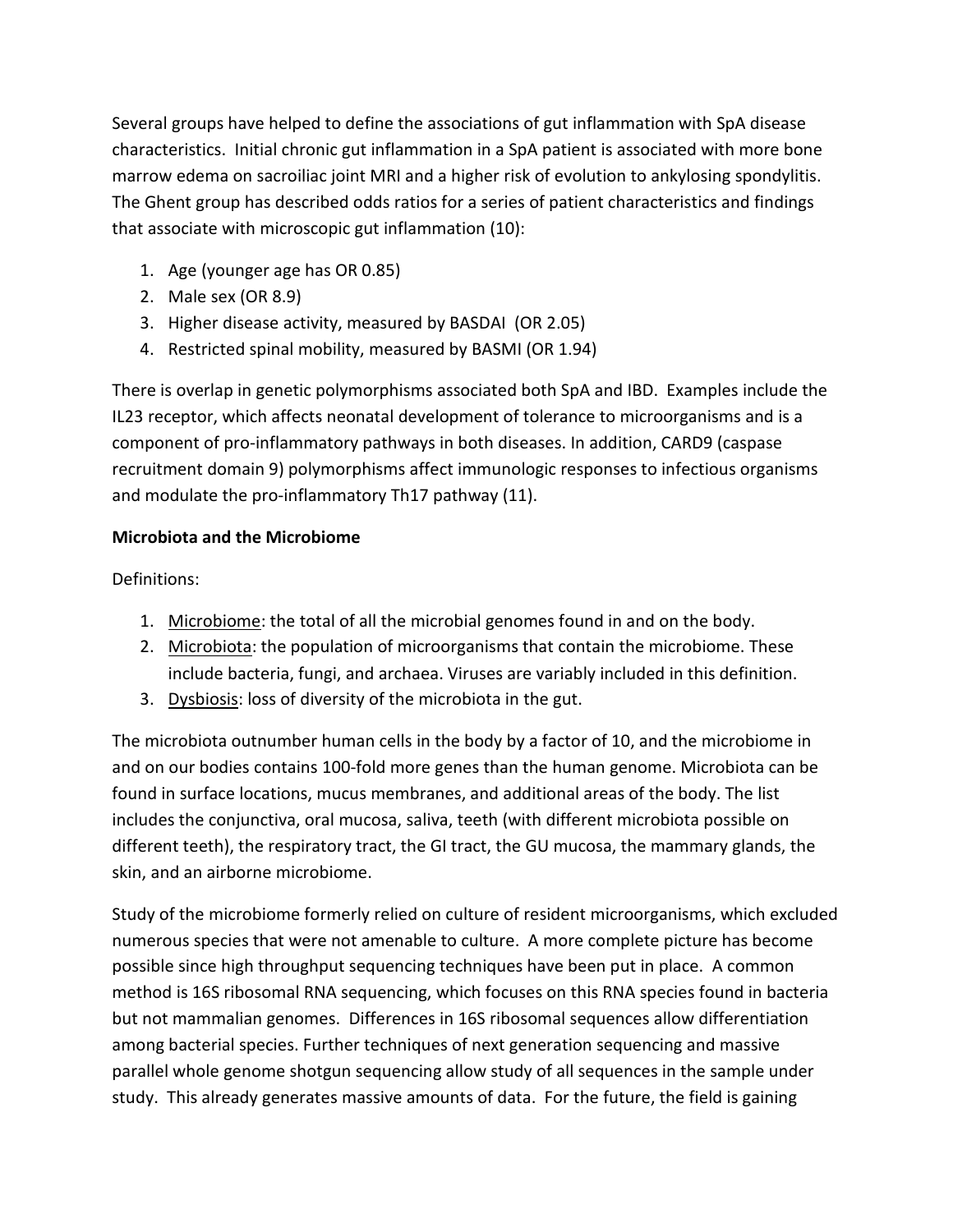additional complexity with the addition of transcriptomics and metabolomics to study the transcripts and metabolic products present in each sample.

The diversity of the microbiota is a key feature in assessing dysbiosis. In the intestine, there are an estimated 100-160 bacterial species in a given individual, with at least 1150 total species identified in studies of healthy individuals (12). There are 9 major divisions of bacteria with four phyla predominating: anaerobic Firmicutes (50-75%, including Clostridia), Bacteroidetes (10- 50%, including Bacteroides, Prevotella, and Porphyromonas), Proteobacteria (<1%, including E. coli), and Actinobacteria (1-10%, including Bifidobacteria). These four may account for up to 98% of 16S rRNA sequences, a reflection of their relative abundance. Although still controversial, 3 enterotypes have been described that characterize healthy controls, with prominence of Bacteroides, Prevotella, or Ruminococcus species. On the skin, the predominant bacteria are Actinobacteria and Proteobacteria species. The teeth show Porphyromonas gingivalis, among others, and individual teeth can have distinctive microbiota. The list of sites and conditions where dysbiosis is implicated in pathogenesis is large and growing, as highlighted in the table.

| <b>MEDICAL SPECIALTY</b>               | <b>CONDITIONS</b>            |
|----------------------------------------|------------------------------|
| GI                                     | IBD, IBS                     |
| Dermatology                            | <b>Psoriasis</b>             |
| Neurology, Pain Management, Psychiatry | Pain, Stress, Depression,    |
|                                        | Neurodevelopmental disorders |
| Heme-Onc                               | Cancer                       |
| Allergy                                | Allergies                    |
| Pulmonary                              | Inflammatory lung diseases   |
| Endocrine                              | Obesity, metabolic syndrome  |
| Rheumatology                           | Autoimmune conditions        |

# **Development and Functions of the Intestinal Microbiota**

The microbiota have vast effects beginning with humans' early development after birth, influencing the growth and complexity of the innate and adaptive immune systems, contributing to the physical barrier between enterocytes and the gut lumen, producing antibacterial substances, and contributing to nutrition of the host in a symbiotic manner.

The microbiota are first influenced by a baby's delivery method, where GU and GI organisms are transferred during vaginal birth. There are changes and shifts in the microbiota during the first years, influenced by genetic predispositions, diet, infections, hygiene, and antibiotic use. A more stable phenotype is found starting at 3 years of age. The microbiota have an "ecological memory," that favors a return to previous microbiota after dietary- or antibiotic-induced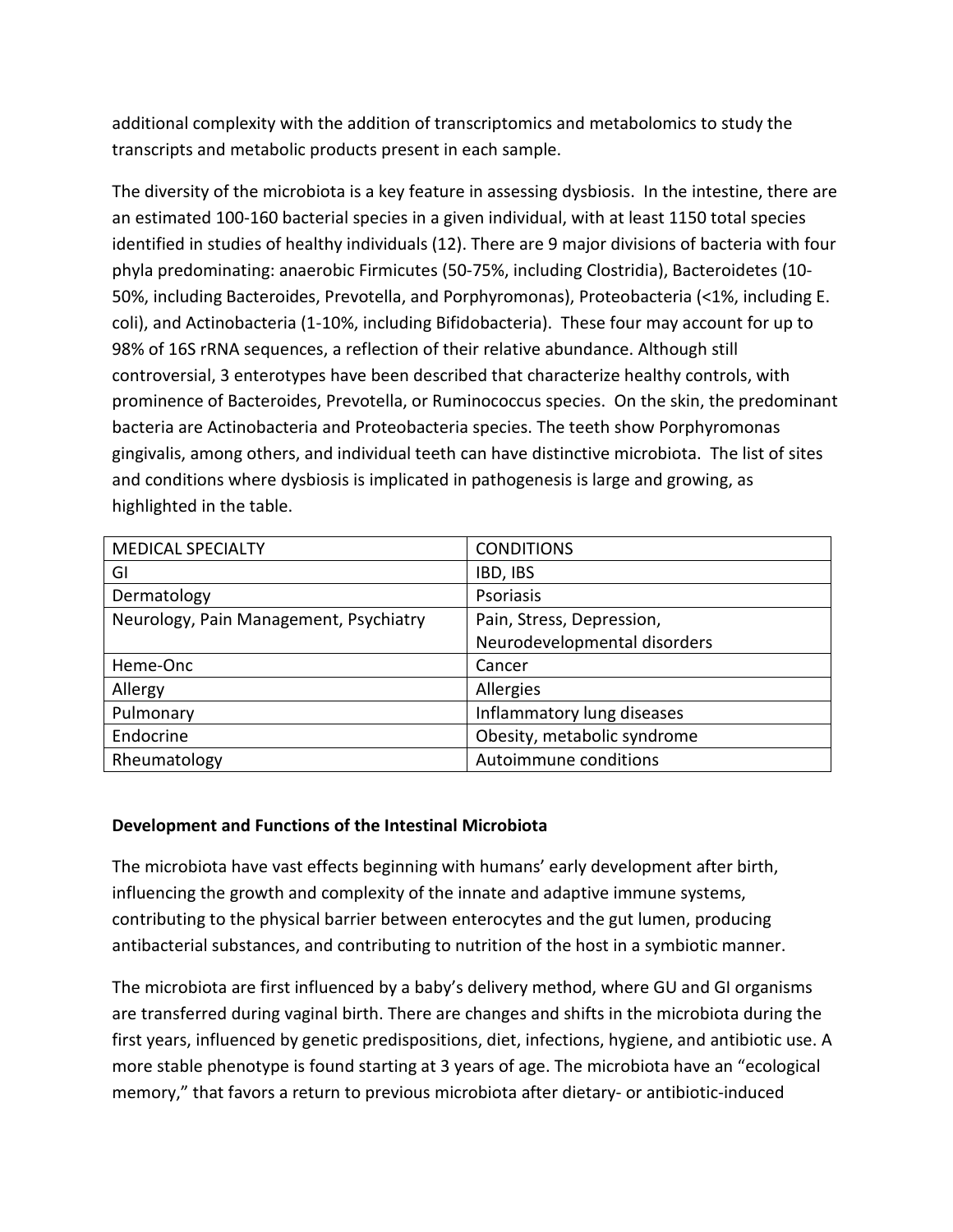changes. In later life, perturbations in microbiota come from diet, smoking, long-term antibiotics, pathogenic infections, and obesity.

The microbiota have a complex relationship with the intestinal wall. A layer of mucus about 50 microns thick separates the microbiota from the intestinal villi. Dr. Hooper's group at this institution has demonstrated that anti-bacterial properties of the lectin RegIIIγ are essential in maintaining the 50 micron separation between intestinal organisms and the enterocyte surface (13). Other such molecules, which have functions in maintaining the mucus barrier and controlling luminal bacteria, are under active study.

Besides occupying a physical space that might otherwise be available to pathogens, commensals in the GI tract can have an inflammatory or an immunoregulatory/antiinflammatory effect. The development and education of the entire immune system is shaped by intestinal recognition of non-self, with hypoplastic Peyer's patches and submucosal immune tissue described in germ-free animals. The innate immune system is engaged by conserved pathogen-associated molecular patterns (PAMPs) found on all microbes. Genetic effects from differences in Toll-like receptors, NOD-like receptors, and the HLA system restrict and shape the initial response to organisms. The adaptive immune system can also be activated, with dendritic cells and macrophages sampling bacterial products, activation of T cell subsets (e.g. Th1 and Th17 during inflammatory responses, and Treg for immunoregulatory responses including production of IL-10), and B cell activation. IgA is the mucosal immunoglobulin produced in large quantities in the gut and can have specificity for the gut organisms (14).

In addition, the products of microbial metabolism may have additional effects on the intestinal wall. As an example of a symbiotic relationship, certain organisms such as F. prausnitzii metabolize short chain fatty acids (SCFA), which become a nutrient for enterocytes. One of the SCFAs, butyrate, has been studied separately and found to have anti-inflammatory effects, inhibiting the pro-inflammatory transcription factor NF-κB, and increasing colonic Treg cell numbers and increasing their FoxP3 production. Without these protective actions of SCFAs in IBD and SpA, enterocytes are at increased risk of injury and intestinal wall permeability may rise in a pathologic manner (15).

#### **Microbiota in IBD**

Multiple studies have described alterations in microbiota in patients with IBD. Dysbiosis is a feature of IBD, with decrease in the diversity of microorganisms found. One prominent example is the decrease in the anaerobe Faecalibacterium prausnitzii in IBD. F. prausnitzii is a member of the phylum Firmicutes and is the major bacterium of the Clostridium leptum group. Products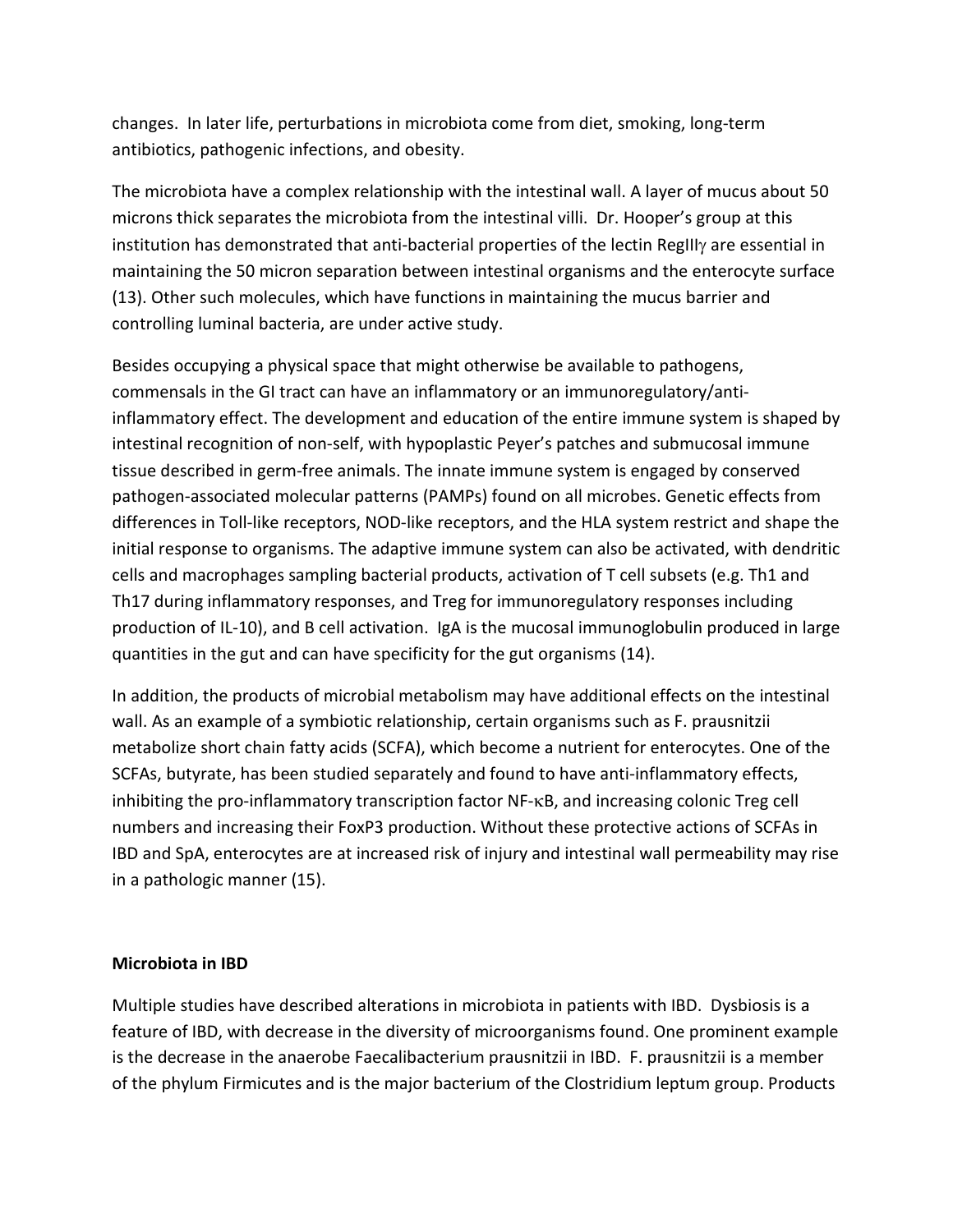such as butyrate from F. prausnitzii metabolism provide energy to colonocytes and produce an anti-inflammatory milieu. In IBD, the prevalence of F. prausnitzii can decrease dramatically from its usual 5% of fecal mass, especially during periods of active inflammation (16). Treatments employed at times for IBD, such as antibiotics in Crohn's disease or probiotics in ulcerative colitis, provide further examples of altering the microbiota for therapeutic benefit. Animal models also support the role of microbiota in IBD. The T-bet and recombinase activating gene 2 (RAG-2)-deficient mice develop a spontaneous form of UC driven by TNF $\alpha$  (TRUC model). The colitis improves with broad-spectrum antibiotics, the disease does not occur in offspring of antibiotic-treated mice, and vertical transfer of colitis can occur even to T-bet sufficient mice (17).

# **Microbiota in Animal Models of Spondyloarthritis**

Animal models have made clear that the introduction of as little as one commensal organism species can have a profound on the immune response and the course of arthritis. A specific example is the K/BxN murine model of arthritis, which has features of rheumatoid arthritis (18). These animals do not develop arthritis in the germ-free state. However, reintroducing segmented filamentous bacteria, which are Gram-positive anaerobes, caused Th17 cells to develop in the lamina propria of the intestine and arthritis to develop in the joints. The arthritis could be prevented by blocking IL 17 with an antibody, or early use of antibiotics targeting Gram-positives.

Several animal models of spondyloarthritis further reinforce the relationship of microbiota to clinical disease. The HLA-B27 transgenic rat model develops colitis, peripheral arthritis, and spondylitis but not in the germ-free state (19). Reintroduction of Bacteroides vulgatus leads to a return of colitis, while feeding Lactobacillus rhamnosus GG maintains remission. A similar finding emerged from study of the peripheral arthritis in HLA-B27 transgenic mice, where arthritis was absent in the germ-free state but developed with introduction of anaerobic bacteria (20). A third animal model is the ZAP-70<sup>w163c</sup>-deficient SKG mouse, which develops ileitis and arthritis when in standard housing conditions. The disease is abrogated in the germfree state and can develop in germ-free animals injected with microbial β1,3-glucan (curdlan) or by introduction of limited microbiota (21).

# **Microbiota in Human SpA**

A long-established connection between bacteria and SpA exists in the example of reactive arthritis occurring after GI infection (Salmonella, Shigella, Yersinia, Campylobacter) or GU infection (Chlamydia, others). A genetic predisposition is found here, with presence of HLA-B27 overrepresented, but not to the same extent as in ankylosing spondylitis. Over 10-20 years, 20% of reactive arthritis patients develop ankylosing spondylitis. Bacterial products, including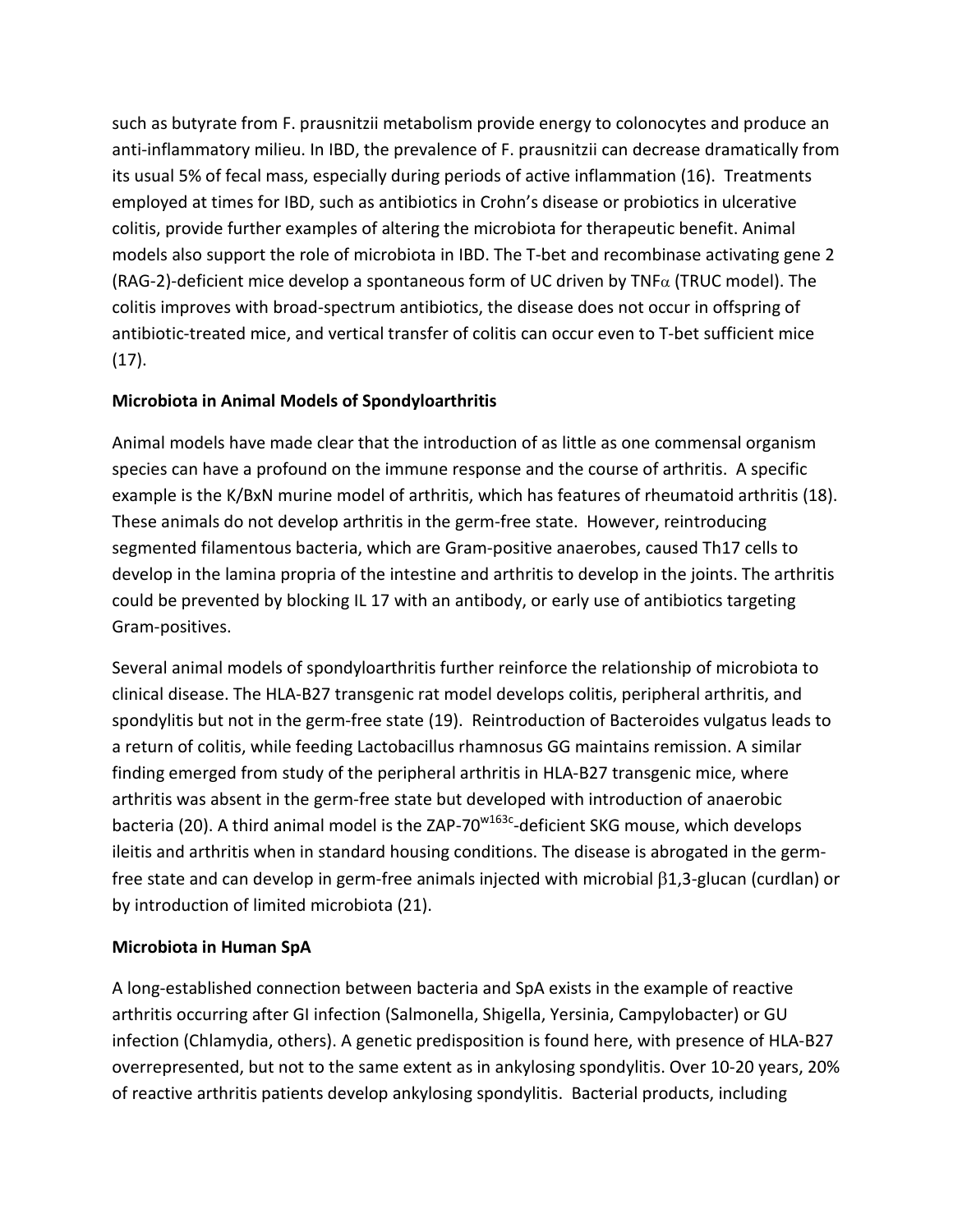metabolically-active Chlamydia, have been found in joints as one explanation of joint inflammation. Treatment of reactive arthritis that is PCR-positive (peripheral blood or synovial biopsy tissue) for C. trachomatis or C. pneumoniae using doxycycline + rifampin or azithromycin + rifampin for 6 months was more effective than placebo in reducing joint inflammation and converting to a PCR-negative status (22).



Stebbings et al compared the fecal microbiota of 15 AS patients with 15 healthy controls (23). Their methodology in 2002 was denaturing gradient gel electrophoresis and fluorescent in situ hybridization using specific DNA probes, which is far less comprehensive than the nextgeneration sequencing used in later papers. The findings were of overall similarity of organism profiles, with trends for decreases in Bacteroides-Provotella and Clostridium leptum groups and increases in Bifidobacterium in AS.

A study using more modern techniques of PCR amplification followed by 16S rDNA sequencing was performed in pediatric patients with enthesitis-related arthritis (ERA) (24). Here, 25 children with ERA were compared to 13 healthy controls. There were several differences between the groups:

- 1. ERA patients had significantly less Faecalibacterium prausnitzii (3.8% vs 10%, P=0.008), a finding previously seen in studies of microbiota in IBD.
- 2. Two clusters were seen in principal coordinates analysis. One group of 8 ERA patients had elevation of an unspecified Bacteroides species. 7 of the other ERA patients had marked elevation in Akkermansia muciniphilia, an otherwise very rare species.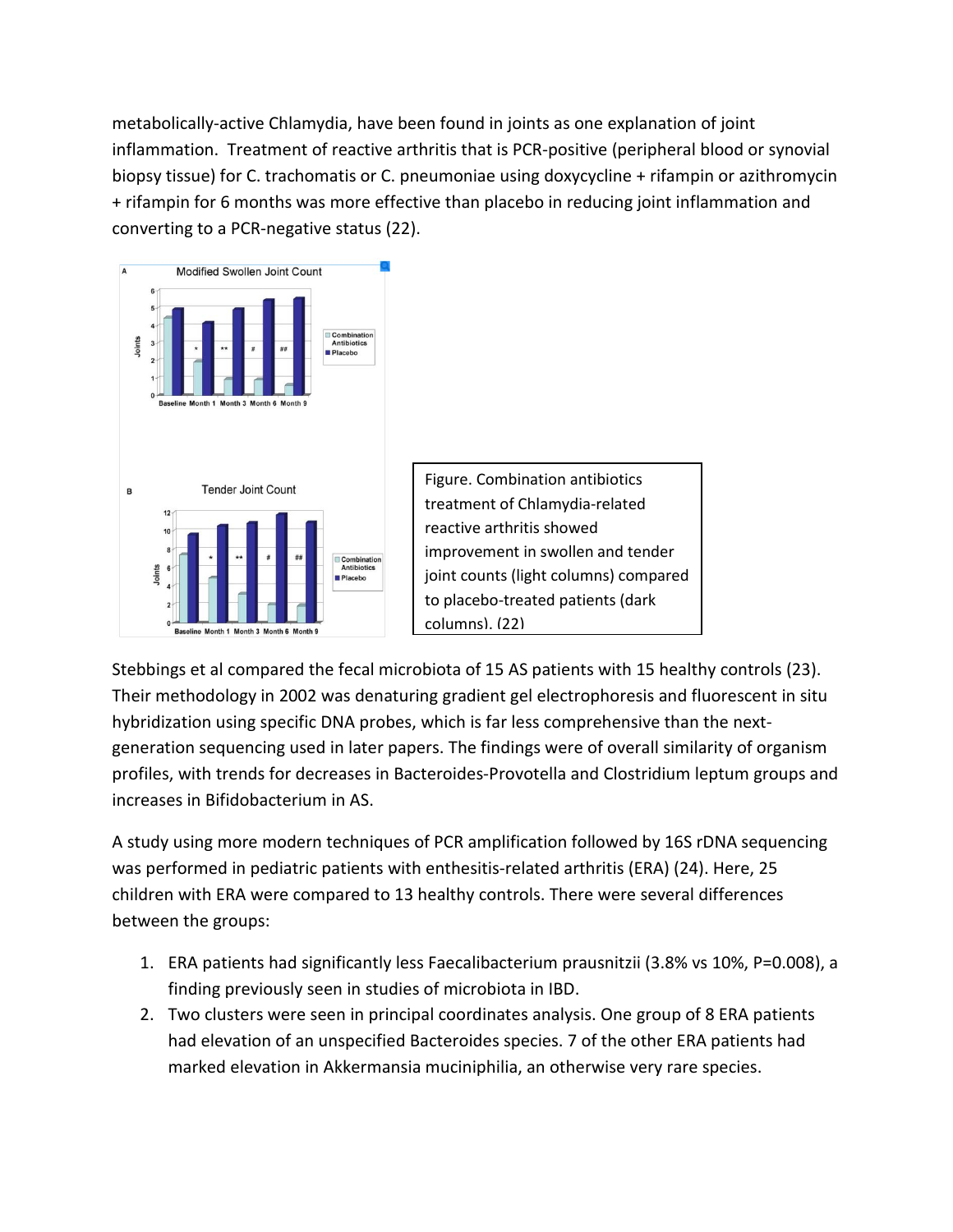An extension of this study to children with other forms of JIA showed that only the ERA group had such dramatically reduced F. prausnitzii levels.

Costello et al. published a recent study of 9 AS patients and 9 controls who studied terminal ileal biopsies obtained during colonoscopy (25). The findings were:

- 1. Increases in Lachnospiraceae, Veillonellaceae, Prophyromonadaceae, Bacteroidaceae.
- 2. Decreases in Ruminococcaceae and Rikenellaceae.

In a comparison of these 3 trials, the similarities seen in at least two of the studies include decreases in the Clostridiales order (e.g. F. prausnitzii) and an increase in Bacteroides, Bifidobacterium species, and Verrucomicrobiaceae family (e.g. A. muciniphila).

The decrease of Faecalibacterium prausnitzii in both IBD and SpA has led to further interest in its properties. F. prausnitzii cultured with human peripheral blood mononuclear cells leads to lower production of pro-inflammatory cytokines such as IL-12 and IFNγ and higher production of anti-inflammatory IL-10 than other bacteria such as L. acidophilus (26). In addition, F. prausnitzii metabolic activity produces short-chain fatty acids (SCFAs) such as butyrate. SCFAs are nutrients for enterocytes, so that their reduction can lead to cell stress, decreased tight junction viability, and increased intestinal permeability. Butyrate itself has been found to have anti-inflammatory properties such as increasing Treg cell numbers and promoting their FoxP3 expression (15).

# **Treatment**

Antibiotic use has a defined role in Crohn's disease and reactive arthritis but is not effective in axial SpA. Changes in diet can result in rapid alterations in microbiota, with microbial populations often found to rebound to their previous status once the dietary changes are no longer maintained. Some literature describes the ability of exclusive enteral nutrition to induce remission in pediatric IBD at rates similar to corticosteroids. No such studies of diet change or enteral nutrition exist for SpA.

# Probiotics, Prebiotics, and Synbiotics

Probiotics are defined by the World Health Organization as "live microorganisms that, when administered in adequate amounts, confer a health benefit on the host." With the recognition that dysbiosis involves altered numbers or strains of bacteria in the intestine, the next step becomes trying to achieve a healthier composition for the microbiota. This does not imply that a host's pre-morbid microbiota will be restored, only that a known non-pathogenic microbiota will be the goal.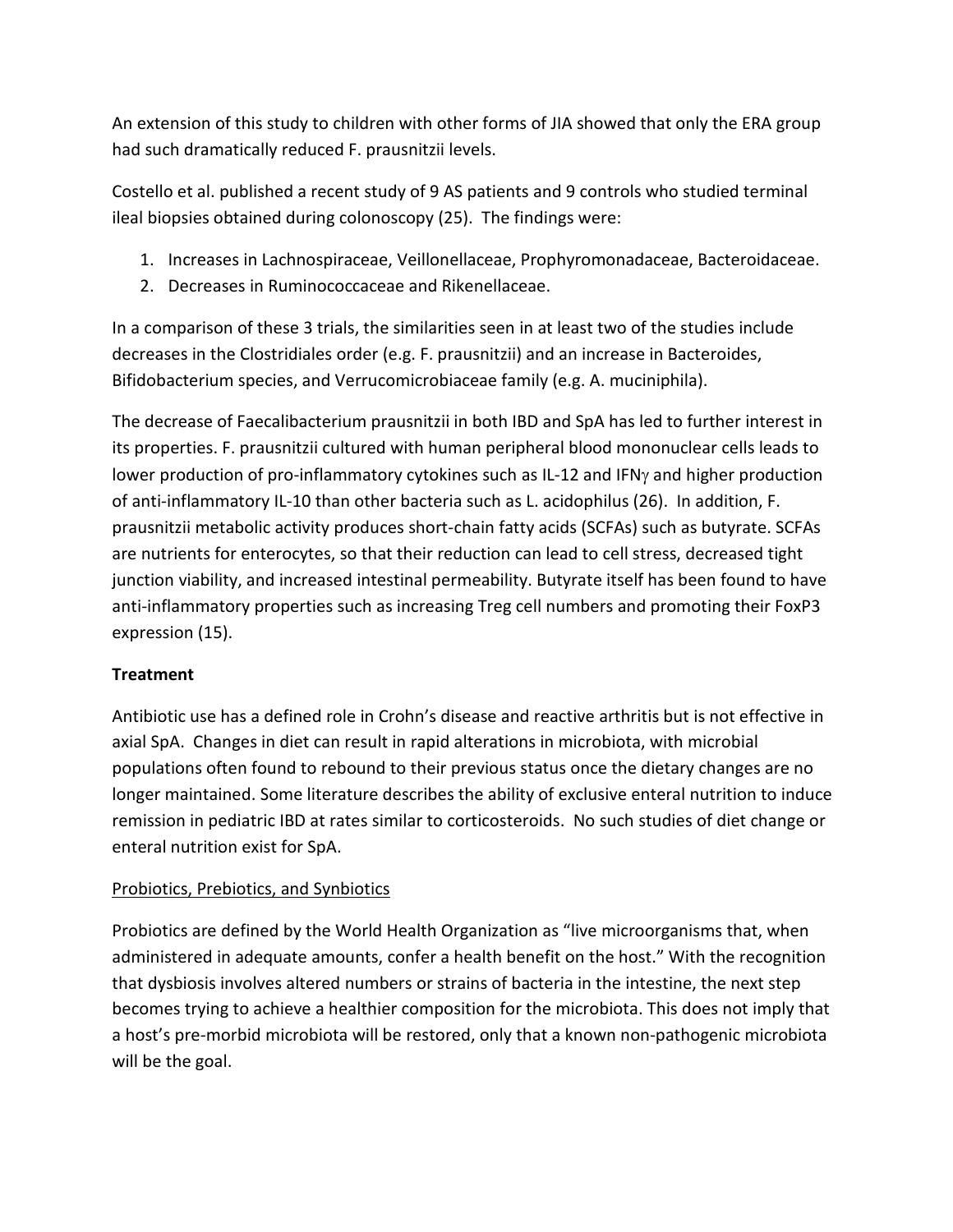A prebiotic is defined as "a selectively fermented ingredient that allows specific changes, both in the composition and/or activity in the gastrointestinal microflora that confers benefits upon host wellbeing and health." Some dietary fibers are among the few substances that actually meet this definition. Examples are bifidogenic, non-digestible oligosaccharides, such as inulin, its hydrolysis product oligofructose, and trans-galactooligosaccharides. Salutary secondary effects such as cancer prevention, cholesterol reduction, and immunomodulation are presumed to be mediated by the microbiota acting on prebiotics and are not well-proven.

A synbiotic is a synergistic combination of probiotics and prebiotics, representing a category that will likely be filled out in future years as the components are better studied.

# Probiotics in Animal and Clinical Studies

Probiotics have multiple potential benefits in the treatment of dysbiosis. First, they may have a barrier effect, competing out other intestinal bacteria from reaching the lamina propria of the gut and stimulating beneficial mucosal immunity. Second, probiotics may enhance mucus production and alter mucus consistency. Third, probiotics may act on the mucosal immune system to cause secretion of IgA, protective defensins and bacteriocins in the gut. They may act on dendritic cells to make them less responsive, leading to an anti-inflammatory rather than a pro-inflammatory state.

One example from a rodent model involves giving Lactobacillus casei to rats with collageninduced arthritis (27). This treatment reduced proinflammatory cytokine levels, increased IL-10 (a generally anti-inflammatory cytokine), improved arthritis score compared to controls, and reduced histopathologic changes such as lymphocytic infiltrates (an effect similar to using methotrexate).

In human rheumatoid arthritis, there is a pilot randomized, double-blind, placebo-controlled trial of probiotics Lactobacillus rhamnosus GR-1 and L. reuteri RC-14, in 30 clinically-active patients (28). The result showed an improvement in disability scores (the Health Assessment Questionnaire) but not in the ACR-20 response (a 5-component measure of RA disease activity). Follow-up of this pilot trial has not appeared in the last 4 years.

# Probiotics in UC

The use of probiotics in UC builds upon the recognition that 1) UC is mainly a mucosal disease, and 2) that the genetic background of the host permits certain gut lumen bacteria to initiate and perpetuate an inflammatory response, even when an acute infection is not present.

Studies of probiotics in UC date back more than a decade. In one, use of nonpathogenic E.coli Nissle 1917 (Mutaflor, Ardeypharm) induced remission and maintained remission for at least 1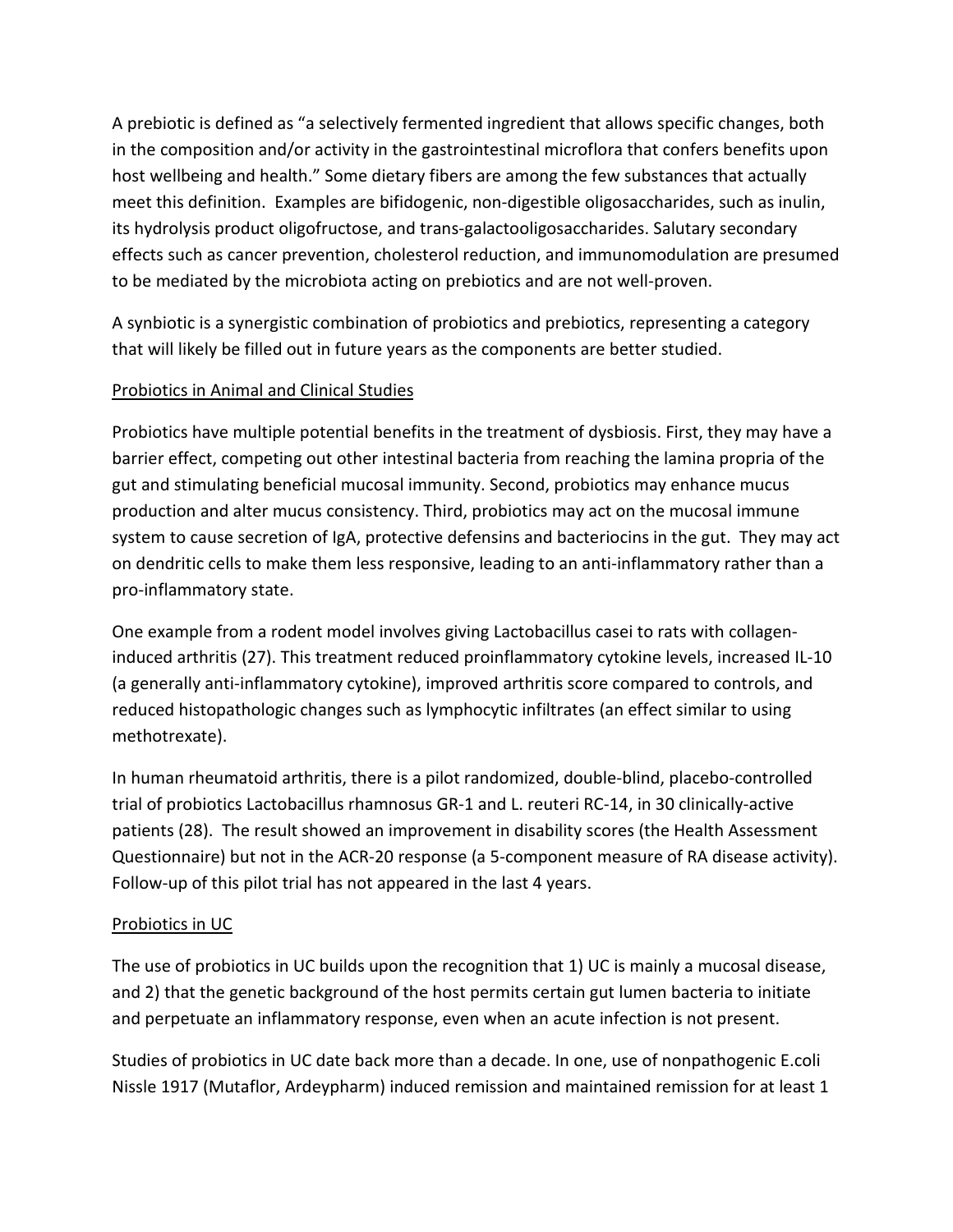year in mild to moderate UC (29). This treatment was as effective as mesalamine use. In a second study, the authors used a combination of 8 strains called VSL#3 (Bifidobacterium breve, B. longum, B. infantis, Lactobacillus acidophilus, L. plantarum, L. paracasei, L. bulgaricus, Streptococcus thermophiles)(30). Here, patients with mild to moderate UC again went into remission and maintained remissions at least 6 months. Overall, Lactobacillus species were generally not effective in UC, with some reports not in agreement (e.g. Lactobacillus GG studied by Zocco et al, 2006).

# Probiotics in Ankylosing Spondylitis

A double-blind, placebo-controlled study of 63 patients with ankylosing spondylitis by Jenks et al. was done to compare using a combination of 3 probiotics (Streptococcus salivarius, Bifidobacterium lactis, and Lactobacillus acidophilus) versus placebo for 12 weeks (31). The strains were chosen for their previous use in animal models of arthritis and in studies of IBD. There was no difference in the primary outcome measures including Bath Ankylosing Spondylitis Functional Index (BASFI) 10% improvement, nor in secondary measures such as pain, spinal mobility, CRP, fatigue, quality of life, or ASAS20 responses.

# Current Limitations in Use of Probiotics

While the presence of dysbiosis leads to research attempts to restore non-pathogenic microbiota, numerous questions remain:

- 1. Are we searching for dysbiosis in the right locations? Do we need to study the microbiome in different subsections of the mouth and gut and tailor treatments according to dysbiosis in one or multiple compartments?
- 2. Probiotic strains: What are the most useful strains to use? The strains may differ by disease state and by individual so that individualized therapy may be needed.
- 3. Probiotic growth in vitro: At this time, the role of multiple intestinal organisms is coming to light due to identification by sequencing technology. It is not currently possible to culture many of these, so advances need to be made before these organisms are grown in culture and to industrial scale as potential probiotics.
- 4. Probiotic combinations: Do we treat with one probiotic, introduce multiple microorganisms, or replace the entire microbiota? Is fecal microbial transplant, which is already used for refractory C. difficile infection, a current option while the microbiota get better-characterized? It has not been studied in SpA.
- 5. Probiotic administration: What route for administration is effective? Oral probiotics need to get past stomach acid, while rectal administration has less patient acceptance.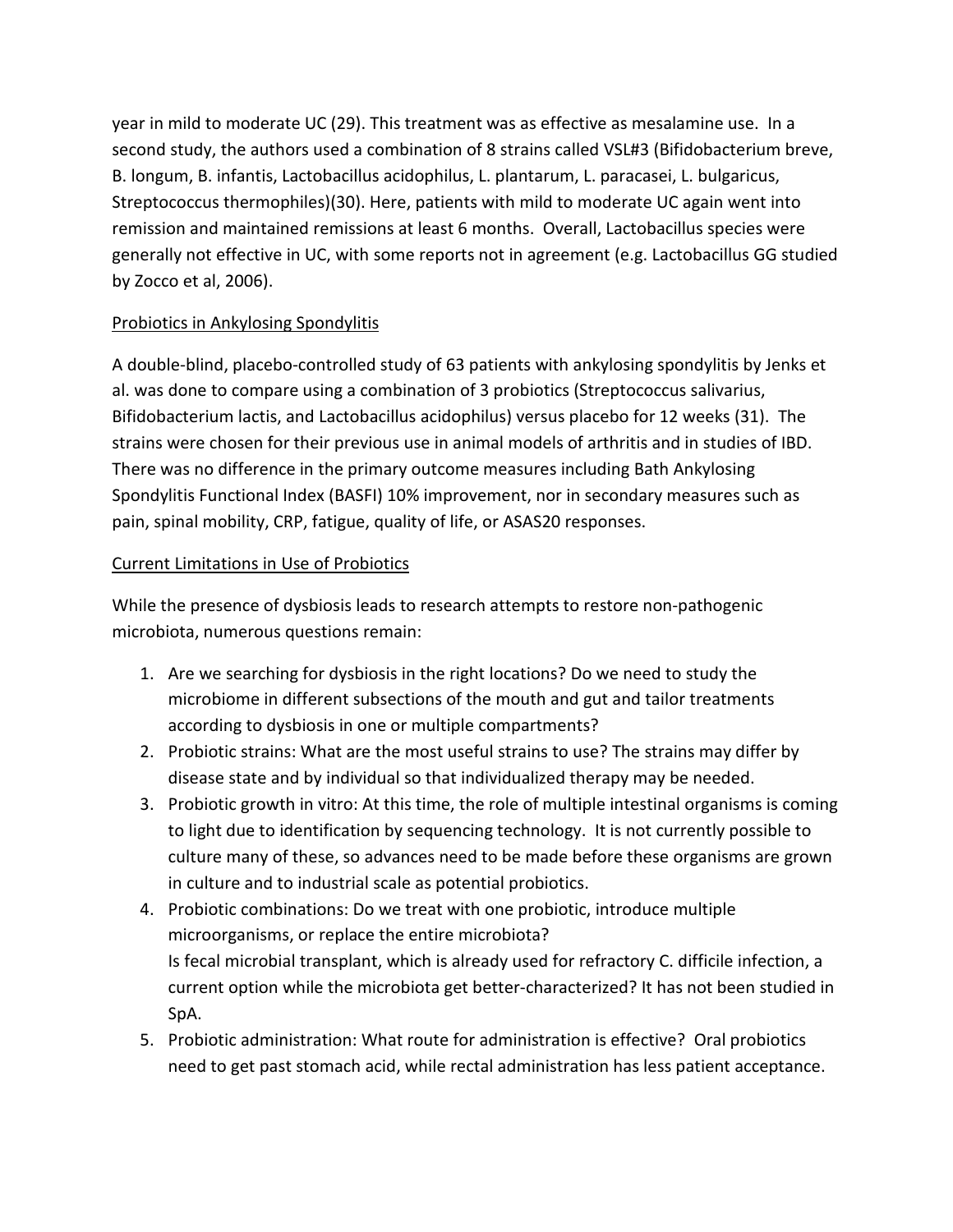- 6. Probiotic dose: What is the proper dose of probiotics? Probably millions to trillions are needed if given orally.
- 7. Duration of treatment: What is the best duration of treatment? It takes at least 7 to 10 days to get substantial numbers of organisms past stomach acid. Treatment needs to be ongoing as there is reversion to the original microbiota if treatment is stopped quickly.
- 8. Quality control: What is the quality control of probiotic supplements available over the counter?
- 9. Should there be more investigation of antibiotics as a "conditioning regimen" to wipe out the current dysbiotic microbiota to create a niche for probiotic species?
- 10. Should we be banking our stool so that we can reset our microbiota to an earlier, healthier version?

# **Future Studies**

Instead of focusing only on the microbiota, the complex interactions of microorganisms and the host may be studied as a unit. In **pharmacometabolomics,** a drug's action and metabolization is studied based on genome, microbiome, and environment to give a highly individualized picture of a patient's clinical condition. Study of the microbiome already runs into the millions of datapoints, and integration with additional factors from the human genome and environment will further increase the complexity of analysis.

The association between disease in the gut and inflammation in the joints remains a clinical observation without a definitive pathogenic pathway. Future studies will be needed to better address if there is translocation of lymphocytes and other inflammatory cells from the gut to the joints, or if there might be translocation of microbial products or fragments between these locations, as is seen at times in reactive arthritis caused by Chlamydia.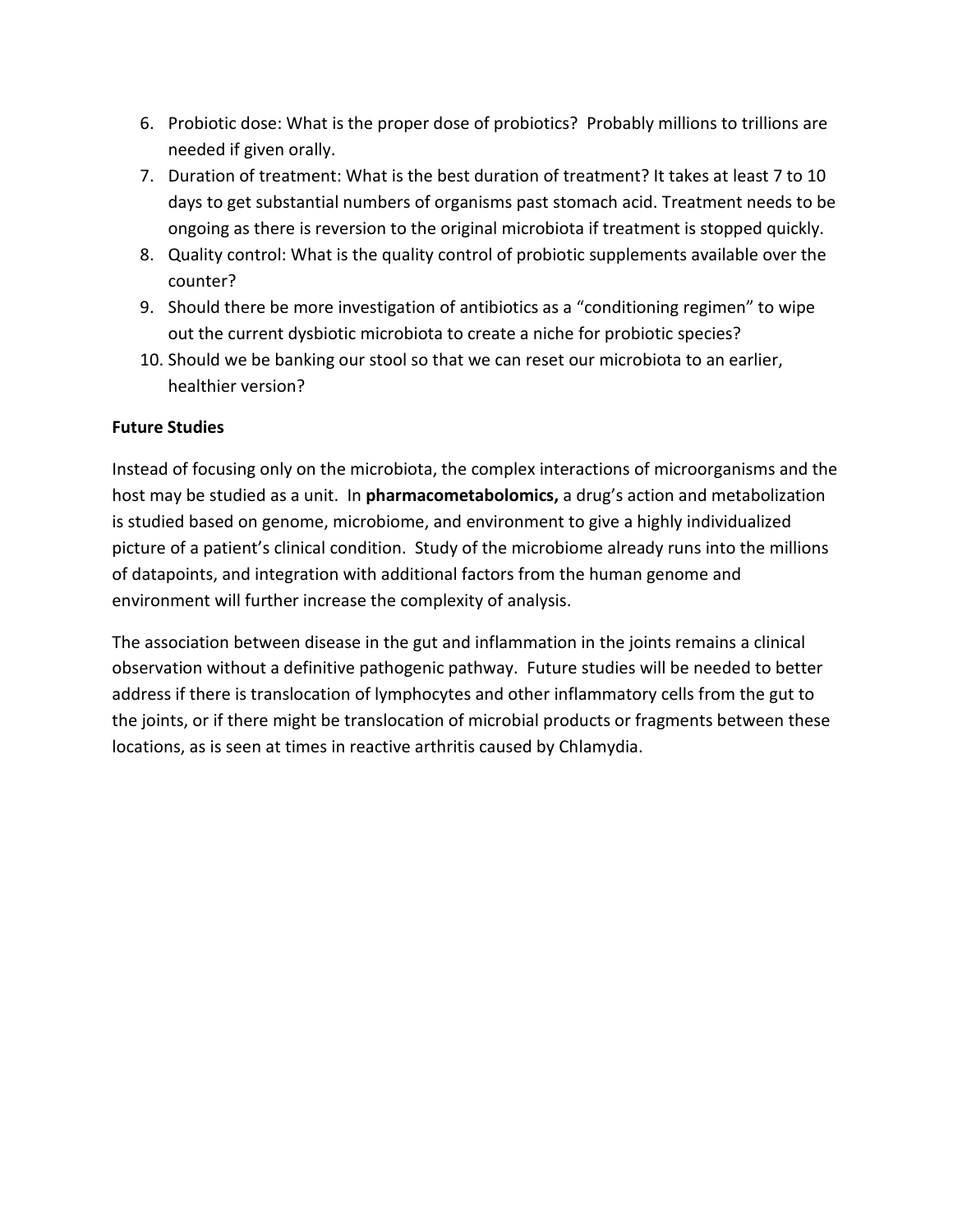#### **References**

- 1. [van der Linden S,](http://www.ncbi.nlm.nih.gov/pubmed/?term=van%20der%20Linden%20S%5BAuthor%5D&cauthor=true&cauthor_uid=6231933) [Valkenburg HA,](http://www.ncbi.nlm.nih.gov/pubmed/?term=Valkenburg%20HA%5BAuthor%5D&cauthor=true&cauthor_uid=6231933) [Cats A.](http://www.ncbi.nlm.nih.gov/pubmed/?term=Cats%20A%5BAuthor%5D&cauthor=true&cauthor_uid=6231933) Evaluation of diagnostic criteria for ankylosing spondylitis. A proposal for modification of the New York criteria. Arthritis Rheum 27:361-8, 1984.
- 2. Rudwaleit M, van der Heijde D, Landewé R, et al. [The development of Assessment of](http://www.ncbi.nlm.nih.gov/pubmed/19297344)  [SpondyloArthritis international Society classification criteria for axial spondyloarthritis \(part II\):](http://www.ncbi.nlm.nih.gov/pubmed/19297344)  [validation and final selection.A](http://www.ncbi.nlm.nih.gov/pubmed/19297344)nn Rheum Dis 68:777-783, 2009.
- 3. Poddubnyy D, Rudwaleit M, Haibel H, et al[. Rates and predictors of radiographic sacroiliitis](http://www.ncbi.nlm.nih.gov/pubmed/21622969)  [progression over 2 years in patients with axial spondyloarthritis.A](http://www.ncbi.nlm.nih.gov/pubmed/21622969)nn Rheum Dis 70:1369-74, 2011.
- 4. Reveille JD, Witter JP, Weisman MH. [Prevalence of axial spondylarthritis in the United States:](http://www.ncbi.nlm.nih.gov/pubmed/22275150)  [estimates from a cross-sectional survey.](http://www.ncbi.nlm.nih.gov/pubmed/22275150) Arthritis Care Res (Hoboken) 64(6):905-10, 2012.
- 5. Bourikas LA, Papadakis KA. [Musculoskeletal manifestations of inflammatory bowel disease.](http://www.ncbi.nlm.nih.gov/pubmed/19408334) Inflamm Bowel Dis. 15(12):1915-24, 2009.
- 6. Colombo E, Latiano A, Palmieri O, Bossa F, Andriulli A, Annese V[. Enteropathic](http://www.ncbi.nlm.nih.gov/pubmed/19468994)  [spondyloarthropathy: a common genetic background with inflammatory bowel disease?](http://www.ncbi.nlm.nih.gov/pubmed/19468994) World J Gastroenterol. 15(20):2456-62, 2009.
- 7. [Stolwijk C,](http://www.ncbi.nlm.nih.gov/pubmed/?term=Stolwijk%20C%5BAuthor%5D&cauthor=true&cauthor_uid=23999006) [van Tubergen A,](http://www.ncbi.nlm.nih.gov/pubmed/?term=van%20Tubergen%20A%5BAuthor%5D&cauthor=true&cauthor_uid=23999006) [Castillo-Ortiz JD,](http://www.ncbi.nlm.nih.gov/pubmed/?term=Castillo-Ortiz%20JD%5BAuthor%5D&cauthor=true&cauthor_uid=23999006) [Boonen A.](http://www.ncbi.nlm.nih.gov/pubmed/?term=Boonen%20A%5BAuthor%5D&cauthor=true&cauthor_uid=23999006) Prevalence of extra-articular manifestations in patients with ankylosing spondylitis: a systematic review and meta-analysis. [Ann Rheum Dis.](http://www.ncbi.nlm.nih.gov/pubmed/?term=Stolwijk+C.+Ann+Rheum+Dis+74%3A+65-73%2C+2015) 74(1):65-73, 2015.
- 8. [Ciccia F,](http://www.ncbi.nlm.nih.gov/pubmed/?term=Ciccia%20F%5BAuthor%5D&cauthor=true&cauthor_uid=24080254) [Alessandro R,](http://www.ncbi.nlm.nih.gov/pubmed/?term=Alessandro%20R%5BAuthor%5D&cauthor=true&cauthor_uid=24080254) [Rizzo A,](http://www.ncbi.nlm.nih.gov/pubmed/?term=Rizzo%20A%5BAuthor%5D&cauthor=true&cauthor_uid=24080254) [Accardo-Palumbo A,](http://www.ncbi.nlm.nih.gov/pubmed/?term=Accardo-Palumbo%20A%5BAuthor%5D&cauthor=true&cauthor_uid=24080254) Macrophage phenotype in the subclinical gut inflammation of patients with ankylosing spondylitis. [Rheumatology](http://www.ncbi.nlm.nih.gov/pubmed/?term=Ciccia+F.+Rheumatology+53%3A104-113%2C+2014.) (Oxford). 53(1):104-13, 2014.
- 9. [Van Praet L,](http://www.ncbi.nlm.nih.gov/pubmed/?term=Van%20Praet%20L%5BAuthor%5D&cauthor=true&cauthor_uid=24276368) [Jans L,](http://www.ncbi.nlm.nih.gov/pubmed/?term=Jans%20L%5BAuthor%5D&cauthor=true&cauthor_uid=24276368) [Carron P,](http://www.ncbi.nlm.nih.gov/pubmed/?term=Carron%20P%5BAuthor%5D&cauthor=true&cauthor_uid=24276368) [Jacques P,](http://www.ncbi.nlm.nih.gov/pubmed/?term=Jacques%20P%5BAuthor%5D&cauthor=true&cauthor_uid=24276368) et al. Degree of bone marrow oedema in sacroiliac joints of patients with axial spondyloarthritis is linked to gut inflammation and male sex: results from the GIANT cohort. [Ann Rheum Dis.](http://www.ncbi.nlm.nih.gov/pubmed/24276368) 73(6):1186-9, 2014.
- 10. [Van Praet L,](http://www.ncbi.nlm.nih.gov/pubmed/?term=Van%20Praet%20L%5BAuthor%5D&cauthor=true&cauthor_uid=23139267) [Van den Bosch FE,](http://www.ncbi.nlm.nih.gov/pubmed/?term=Van%20den%20Bosch%20FE%5BAuthor%5D&cauthor=true&cauthor_uid=23139267) [Jacques P,](http://www.ncbi.nlm.nih.gov/pubmed/?term=Jacques%20P%5BAuthor%5D&cauthor=true&cauthor_uid=23139267) et al. Microscopic gut inflammation in axial spondyloarthritis: a multiparametric predictive model. [Ann Rheum Dis.](http://www.ncbi.nlm.nih.gov/pubmed/?term=Van+Praet+L.+Ann+Rheum+Dis+72%3A414-417%2C+2013) 72(3):414-7, 2013.
- 11. Stoll ML[. Gut microbes, immunity, and spondyloarthritis.](http://www.ncbi.nlm.nih.gov/pubmed/25967460) Clin Immunol. 159(2):134-42, 2015.
- 12. Schaeverbeke T, Truchetet ME, Richez C. Gut metagenome and spondyloarthritis. Joint Bone Spine 80:349-52, 2013.
- 13. [Vaishnava S,](http://www.ncbi.nlm.nih.gov/pubmed/?term=Vaishnava%20S%5BAuthor%5D&cauthor=true&cauthor_uid=21998396) [Yamamoto M,](http://www.ncbi.nlm.nih.gov/pubmed/?term=Yamamoto%20M%5BAuthor%5D&cauthor=true&cauthor_uid=21998396) [Severson KM,](http://www.ncbi.nlm.nih.gov/pubmed/?term=Severson%20KM%5BAuthor%5D&cauthor=true&cauthor_uid=21998396) et al. The antibacterial lectin RegIIIgamma promotes the spatial segregation of microbiota and host in the intestine. [Science.](http://www.ncbi.nlm.nih.gov/pubmed/?term=Vaishnava+S.+Science+334%3A255-8%2C+2011.) 334(6053):255-8, 2011.
- 14. Palm NW, de Zoete MR, Flavell RA. Immune-microbiota interactions in health and disease. Clin Immunol 159(2):122-7, 2015.
- 15. [Smith PM,](http://www.ncbi.nlm.nih.gov/pubmed/?term=Smith%20PM%5BAuthor%5D&cauthor=true&cauthor_uid=23828891) [Howitt MR,](http://www.ncbi.nlm.nih.gov/pubmed/?term=Howitt%20MR%5BAuthor%5D&cauthor=true&cauthor_uid=23828891) [Panikov N,](http://www.ncbi.nlm.nih.gov/pubmed/?term=Panikov%20N%5BAuthor%5D&cauthor=true&cauthor_uid=23828891) et al. The microbial metabolites, short-chain fatty acids, regulate colonic Treg cell homeostasis. [Science.](http://www.ncbi.nlm.nih.gov/pubmed/?term=Smith+PM.+Science+341%3A569-73%2C+2013) 341(6145):569-73, 2013.
- 16. Cao Y, Shen J, Ran ZH. Association between Faecalibacterium prausnitzii Reduction and Inflammatory Bowel Disease: A Meta-Analysis and Systematic Review of the Literature. Gastroenterol Res Pract 2014:872725, 2014.